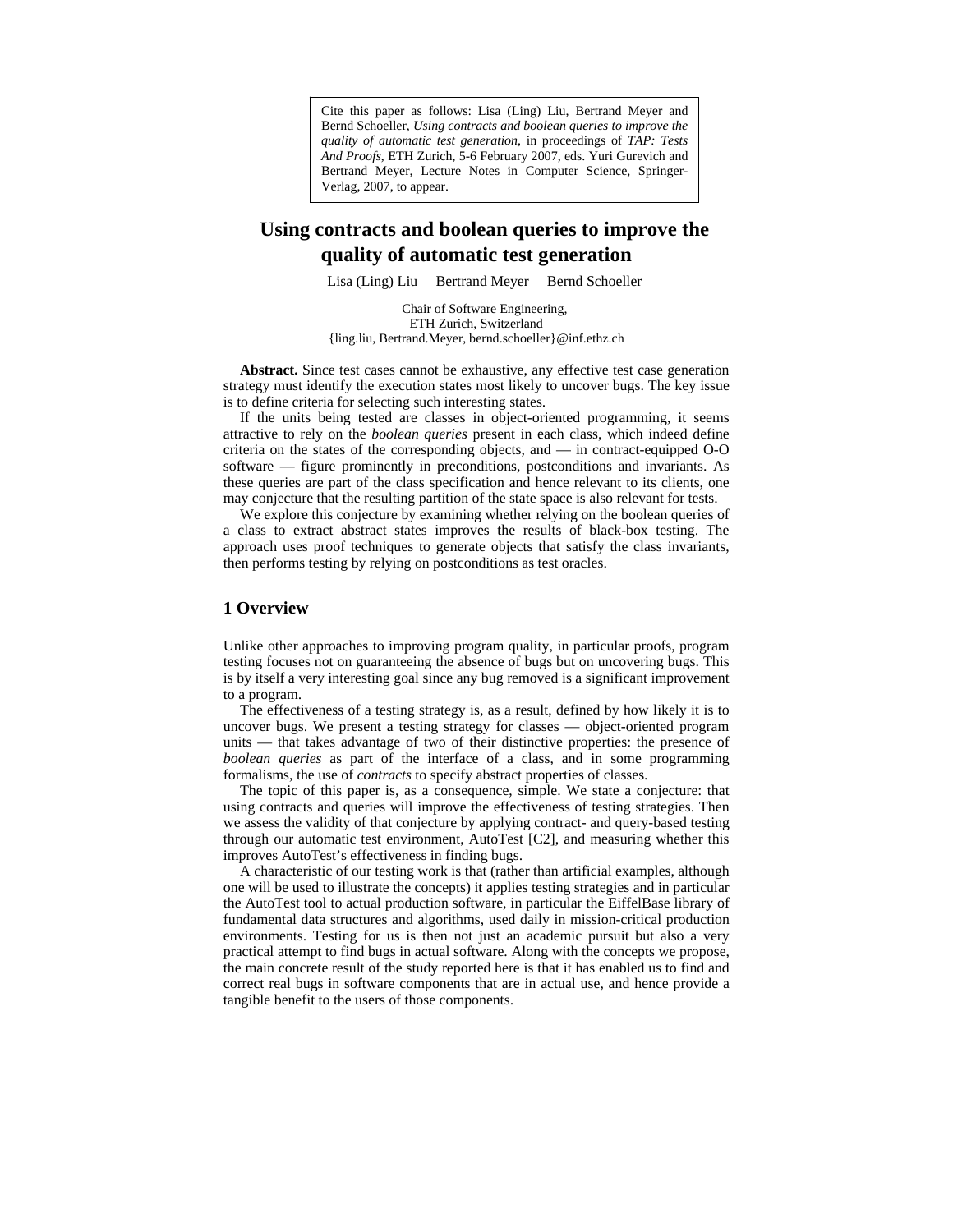#### **1.1 Correctness and contracts**

The correctness of a program element is not an absolute property but is always defined with respect to a certain specification. In the "Design by Contract" approach [M2], the specification is present in the text of classes (the program units of objectoriented programming) in the form of invariants for classes, and preconditions and postconditions for routines1. Ascertaining the correctness of a class in languages that natively support such mechanisms —Eiffel [M3] or Spec# [B1] —, or in contract addons to Java (such as JML [L1, L2], iContract [K1]) or UML (Object Constraint Language [R1, H1]), means ascertaining that the implementations are consistent with the contracts: specifically, that every creation procedure (constructor) yields an object satisfying the invariant of its class, and that every exported routine, started in a state satisfying the invariant and the precondition, terminates in a state satisfying the invariant and the postcondition.

Using testing we cannot prove such correctness for any realistic program, but we can uncover correctness violations — bugs — by finding inputs that will cause routine executions to violate an invariant or postcondition.

#### **1.2 Testing and program states**

Because the set of possible program execution states is inexhaustible, any practical testing strategy must identify a subset of interesting states, where "interest" is defined — in the negative mindset that characterizes the work of the tester, whose reward is to prove software *in*correct — as likelihood to uncover bugs. Usually this is achieved through a *partitioning* approach which, using appropriate criteria, divides the state space into disjoint parts, then picks one state (or a few) from each such part, with the expectation that each selected state is somehow representative of that part.

A common approach for such partitioning is to use white-box tests, based on an analysis of the implementation's control flow, such as "path coverage" and "branch coverage". This has two disadvantages. First, the tester needs access to the implementation, which may be an unrealistic requirement in the presence of information hiding. Second, the approach requires possibly complex computation of weakest preconditions to exercise specific branches or paths.

### **1.3 Query-based testing**

The approach described here relies instead on a black-box testing strategy, based on contracts. Specifically:

- Instead of relying on the implementation of a class, it uses its contracts and its boolean queries to partition the state space.
- The partitioning is aided by an insight into the structure of good contracts, the *Boolean Query Conjecture*, defined below.

 <sup>1</sup> "Routines" are called "methods" in Java and C++. This paper uses Eiffel terminology and notation.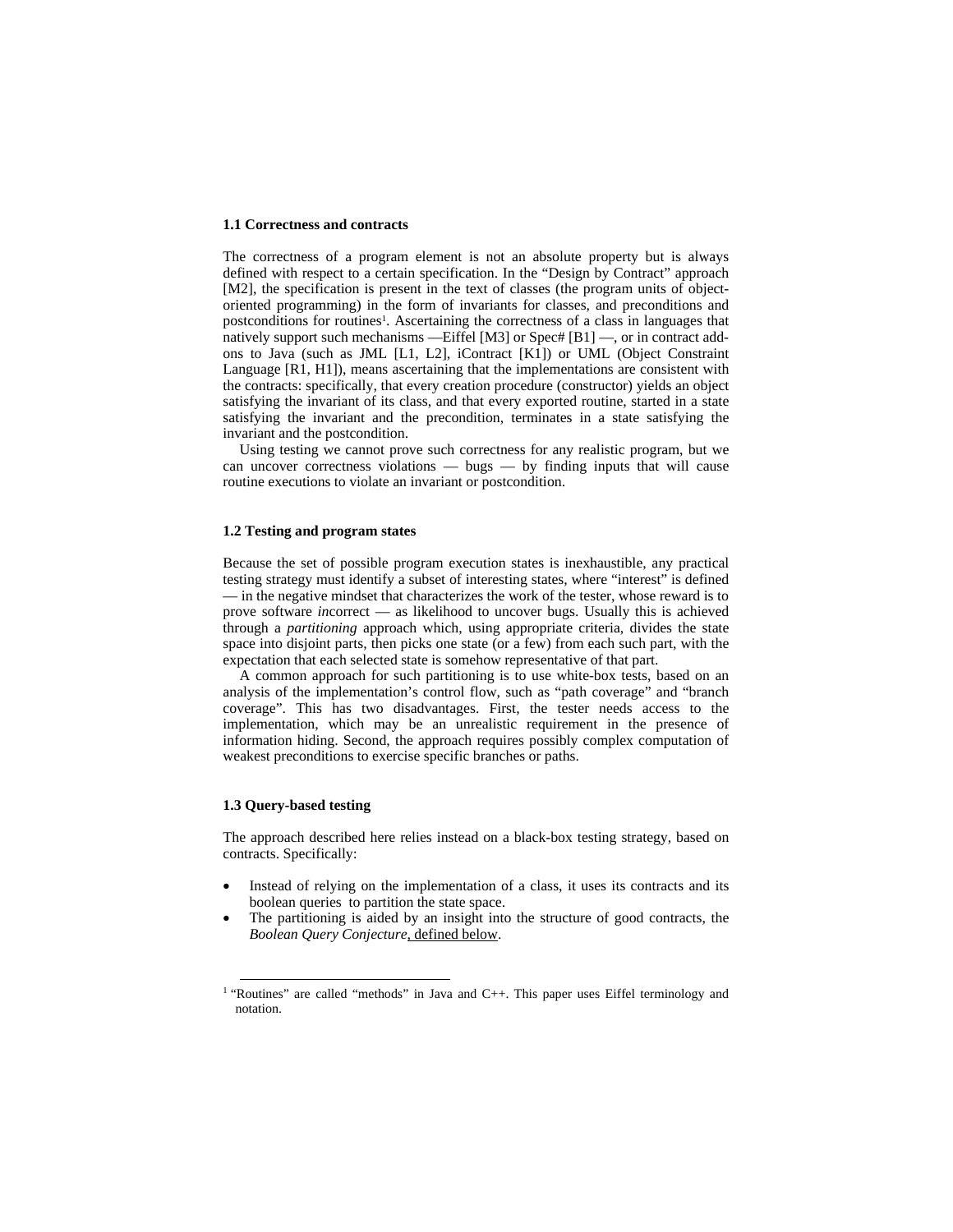- Techniques from boolean constraint solving and program proving help reduce the resulting state space further.
- Then we develop a test strategy boolean query coverage to achieve complete test coverage based on the outcomes of this reasoning.

The main contributions of this paper are the following:

- 1. New application of Design by Contract techniques to improve the testing process.
- 2. A new method for partitioning program state, applied here to testing but (we think) with potential applications here, for example in model checking.
- 3. The experimental validation of that method on concrete examples.
- New techniques for improving test coverage.
- 5. The integration of constraint-solving and program-proving techniques in a testing framework.
- 6. A technique for taking advantage test results to improve not only test coverage but also class designs (through stronger invariants).
- 7. Concretely, as noted, the detection through an automatic procedure (and subsequent correction), in actual production libraries, of real bugs, until now unsuspected and not found by any previous technique, manual or automatic.

Section 2 presents the notion of boolean query and introduces the conjecture behind this work's approach to testing, as well as the method for assessing the conjecture. Section 3 explains the overall strategy based on contracts, the notion of abstract state space, constraint satisfaction techniques, proof techniques, and the AutoTest framework. Section 4 describes the experimental study applying this strategy to a set of actual classes, and analyzes the result. Section 5 discusses related work, and section 6 discusses future work.

# **2. The role of boolean queries**

The central issue of test case generation is, as noted above, to maximize the likelihood of uncovering bugs. If we are testing object-oriented software we should take advantage of the distinctive structure of O-O programs.

#### **2.1 Classes and object states**

A class is an implementation of an abstract data type, providing all the operations, or "features", on a certain type of run-time objects. These features are of two kinds [M2]:

- **Commands** modify the corresponding object: withdraw money (for a class representing bank accounts), open (for a class representing files), increase indent (for a class representing paragraphs in a text).
- **Queries** return information about an object: current balance, number of characters, margin size.

Both commands and queries can be exercised on a particular object through a "feature call" written, in most object-oriented languages, through dot notation, as in

*my\_account*.*withdraw* (500)

*b* := *my\_account*.*balance*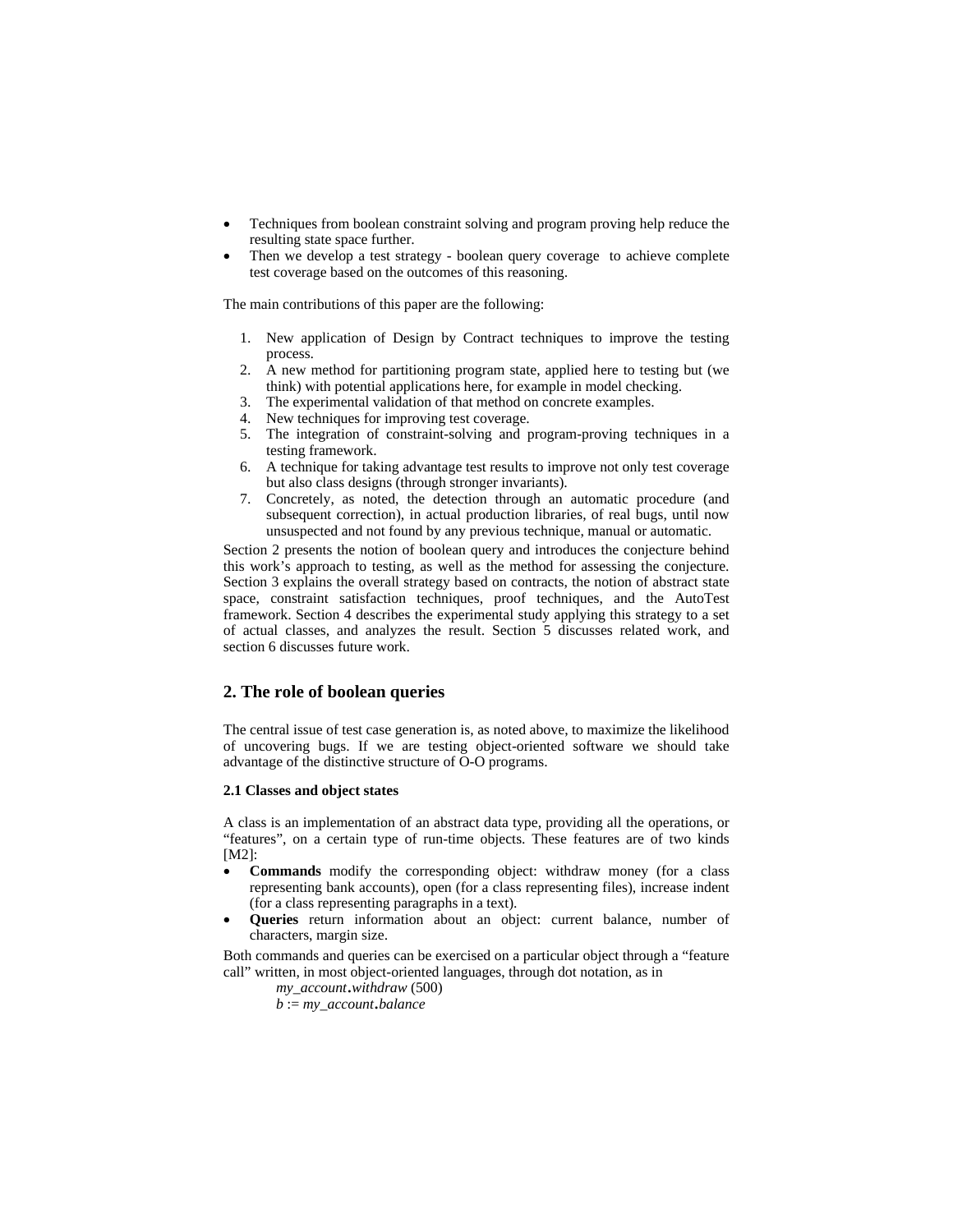#### **2.2 Argumentless boolean queries**

Among queries, *boolean* queries are of particular interest, especially boolean queries without arguments. Examination of object-oriented libraries such as EiffelBase [M1] and others indicates that argumentless queries play a prominent role in classes. Examples include:

- In a bank account class, *is\_overdraft*.
- In a paragraph class, *is\_justified*.
- In data structure classes, *is\_empty* and (if the representation has limited capacity) *is\_full*.
- In a list class where lists have cursors indicating a current position of interest, *is\_before*, *is\_after*, *off*, *is\_first*.

The recommended Eiffel convention, whose very existence reflects the ubiquity and importance of such queries, is to give them names starting with *is\_*.

Such argumentless queries are generally part of the official interface of the corresponding classes. They intuitively seem, for a well-designed class, to reflect fundamental, *qualitative* properties of the state. For example a list may, or not, be empty; and it may, or not, have twenty-five elements. While the corresponding classes will typically have a query *is\_empty* they will not, in general, offer *has\_twenty\_five\_elements*. This is because the designer of the class intuitively thought of the second property (if he considered it at all) to reflect a circumstantial possibility for the state of a list, but understood the distinction between empty and non-empty lists as a critical division of the set of possible list states.

Observation of well-written O-O software reinforces this intuition about the importance of argumentless queries, both externally (as part of the interface of classes) and internally (as part of their implementation):

- Externally, boolean queries often serve as preconditions and appear in invariants. For example, the precondition of a routine to remove an item from a list is **not** *is\_empty*; and the invariant will include properties such as *is\_before* **implies** *off*.
- Internally, the implementation of a routine to add an item to a list will proceed differently depending on whether the list is initially empty or not and (in an implementation based on an array but dynamically resizable) whether the current implementation is full or not.

All this suggests that the distinction may also be useful when it comes to dividing the state space for purposes of testing the software.

In particular, it follows from the last comment — about features being internally relevant to the implementation — that argumentless boolean queries may be our best bet when we are doing black-box testing and trying to guess the kind of properties actually used in decision branches of the implementation. A query such as *is\_empty* is, in the end, nothing else than a predicate — a boolean expression — as used by the control structure of programs to select between branches of conditional expressions and to decide whether to terminate loops. Since testing strategies must partition the state space into representative categories, they use such predicates for the partitioning; for example white-box testing relies on predicates used in tests, such as *c* in **if** *c* **then** *a* **else** *b* **end**, to generate a test with *c* true to exercise *a* and one with *c* false to exercise *b*. If our intuition is correct that boolean queries reflect qualitatively important properties of the object state, then it may be useful to use them, rather than arbitrary predicates, to partition the state space. This possibility is particularly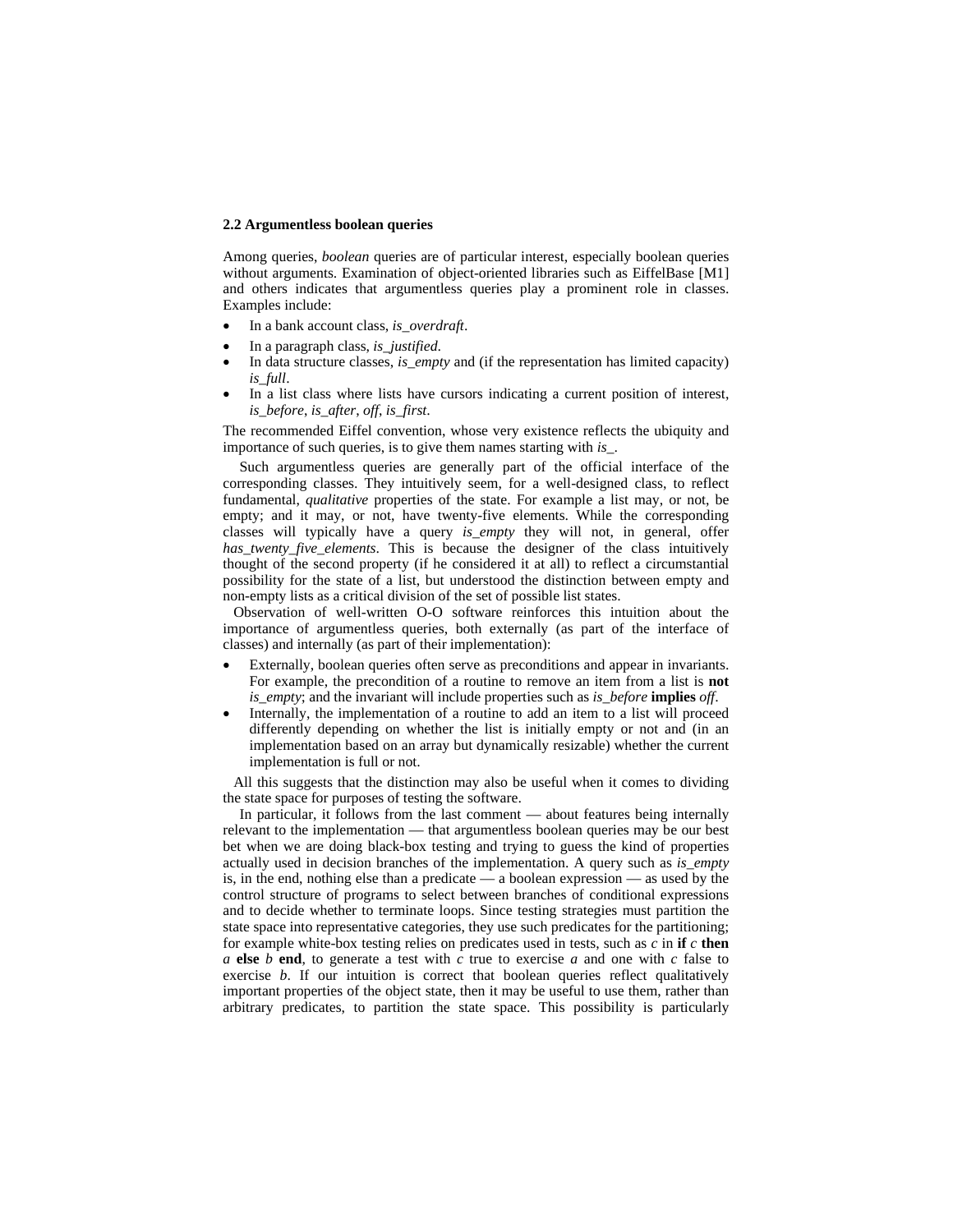attractive in black-box testing, where we don't have access to the internal structure of the code, and cannot, as a result, directly know which boolean expressions, such as *c*  above, actually appear in tests governing the control structure. In light of the above observations, argumentless queries are our best bet.

#### **2.3 The conjecture**

The preceding observations lead to the conjecture behind the present work:

*Boolean Query Conjecture:* The argumentless boolean queries of a wellwritten class yield a partition of the corresponding object state space that helps the effectiveness of testing strategies.

"Well-written" is a subjective term, but we will assume the following:

- The class indeed includes boolean queries reflecting important abstract properties of the corresponding objects.
- Routines are equipped with contracts, in particular preconditions. Our main experimentation target is the EiffelBase libraries [M1], which indeed is equipped with contracts.
- The contracting style is on the "demanding" side [M2]: routines try to limit their functionality to the required minimum by enforcing reasonableness conditions on their clients.

### **2.4 Assessing the conjecture**

The Boolean Query Conjecture is of a heuristic nature and, as such, not amenable to a formal proof. To assess its validity, we simply:

- Extend an existing tool for automatic test generation, AutoTest, to take advantage of partitioning based on argumentless boolean queries.
- Compare the effectiveness of the resulting testing strategy how many bugs it finds, and the quality of its routine coverage — with the effectiveness of the original AutoTest using a random strategy for black-box testing.

# **3. Using contracts and proof techniques**

# **3.1 Basic definitions**

In the rest of this discussion the term **query** will be used as a shorthand for "exported argumentless boolean query", since these are the only kinds of queries of interest for the discussion. The following definitions will be useful.

**Boolean abstraction function**: A *boolean abstraction function* is a vector  $\langle q_1, q_2 \rangle$  $q_2, \ldots, q_n$ > of queries.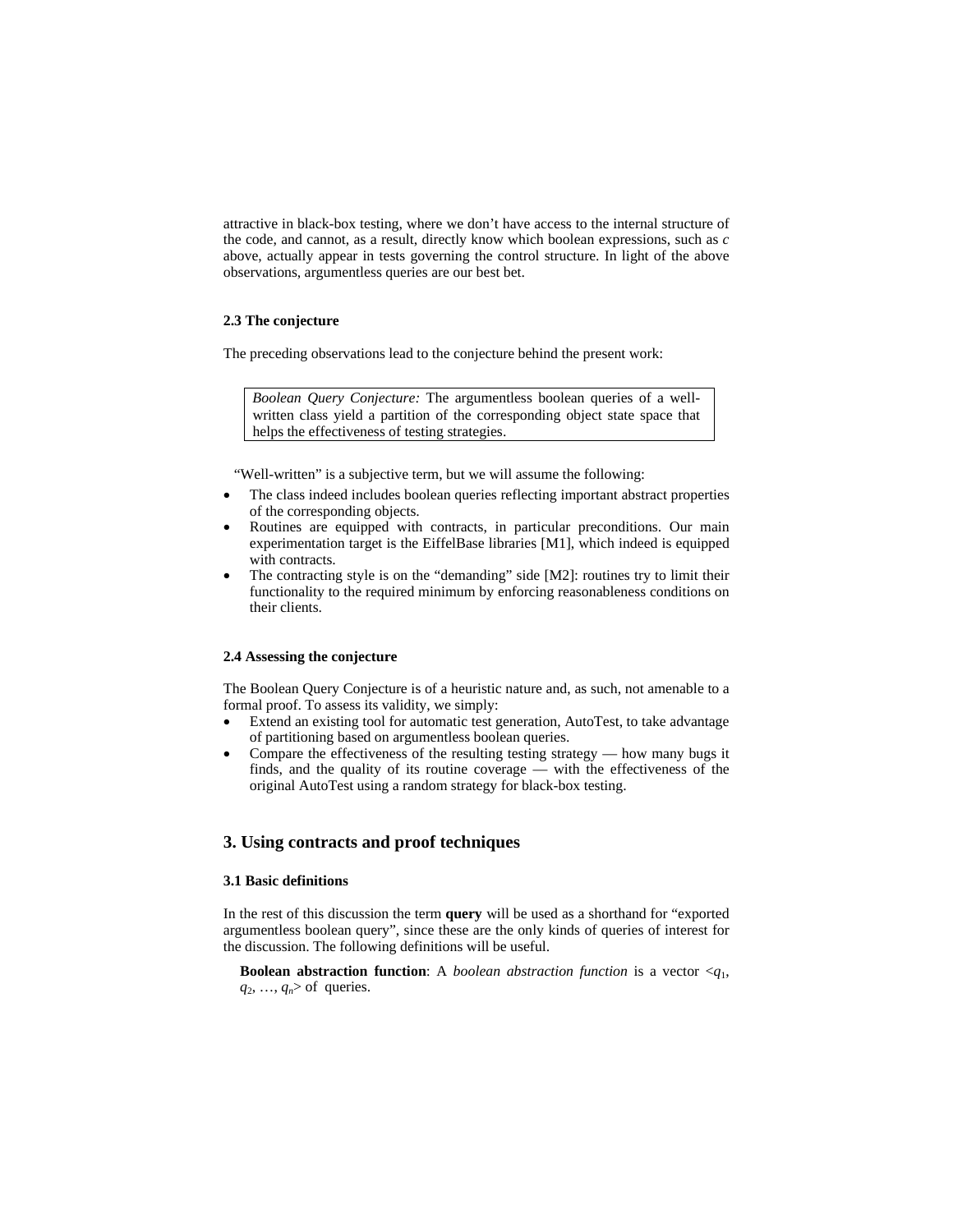**Abstract object state:** An *abstract object state* is the vector  $\langle v_1, v_2, ..., v_n \rangle$ containing the result of evaluating the queries of a boolean abstraction function  $\langle q_1, q_2, \ldots, q_n \rangle$  in a concrete state s of a particular object, with  $v_i = q_i(s)$  for all  $i \in$ 1..*n*.

If a class has *n* queries, the number of abstract object states for an instance of the class is  $2^n$ . Note that usually only a subset of these possible abstract states makes sense, since a useful state should satisfy the class invariant.

As a simple example of these concepts, consider the following Eiffel class, adapted from actual (generic) stack classes in EiffelBase:





The features "*not\_empty*" and "*not\_full*" are queries. The vector <*not\_empty*, *not\_full*> makes up the boolean abstraction function for the class. The set of abstract object states is  $\{\langle 0, 0 \rangle, \langle 0, 1 \rangle, \langle 1, 0 \rangle, \langle 1, 1 \rangle\}$  (using 0 for False and 1 for True).

Such an abstract state space will usually be too large to be practically tractable. With a language supporting the inclusion of class invariants, and classes that take advantage of this mechanism, we can reduce that size significantly by excluding states that do not satisfy the invariant. For example a stack cannot (with *capacity*> 0) as also ensured by the invariant) be both empty and full, so we can remove  $\langle 0, 0 \rangle$ from the above state space. The following definition generalizes this observation:

**Reachable abstract object state**. An abstract object state is *reachable* if it satisfies the class invariant.

#### **3.2 Query-based testing**

The general strategy for query-based testing, represented by figure 1, will involve the following elements, detailed in subsequent sections:

• Find the exported argumentless boolean queries.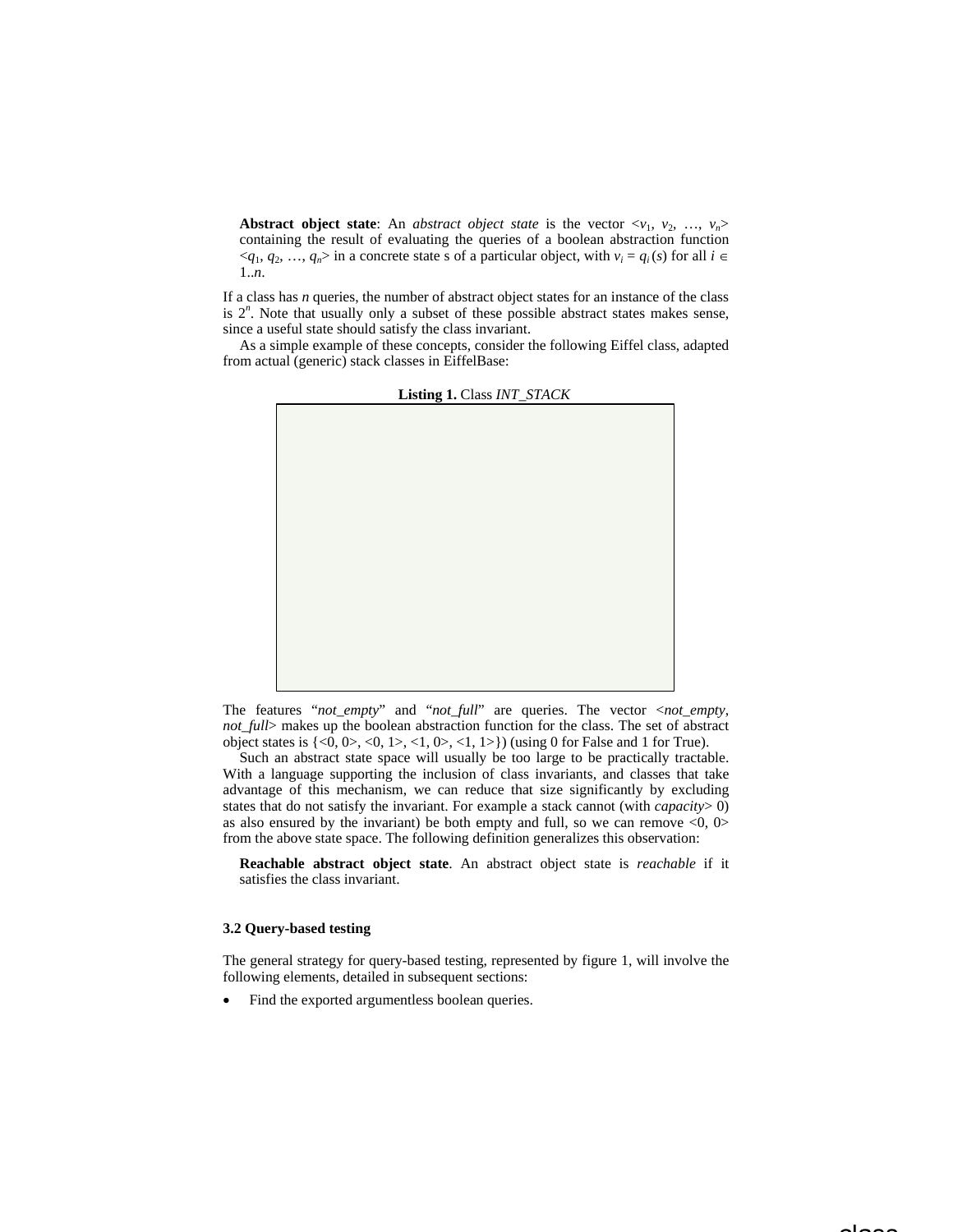- (Section 3.3 below.) Use a boolean constraint solver (SICStus) to generate all possible abstract object states that satisfy the clauses of the class invariant involving only these queries — ignoring any invariant clauses involving other features of the class, such as the integer attributes *count* and *capacity* in the above example, since this is beyond the reach of a boolean constraint solver.
- (3.4) Use a theorem prover (Simplify) to prune abstract object states that do not satisfy the invariant (including the previously ignored clauses, such as those involving *count* and *capacity* in the example.
- (3.5) Use a forward testing approach (part of the AutoTest tool), attempt to cover all the resulting abstract object states. In this process, any routine execution that violates a contract element uncovers a bug and hence marks a success of the strategy.
- (3.6) All the previous steps are automatic. After they have been run, it is useful to perform a manual inspection to determine how many of the abstract object states have been covered. For each state that has *not* been covered, you should inspect the specification to determine whether each the state makes sense or not. If not, this may lead, if you have access to the original class or may make suggestions to its developers, to strengthening its invariant. On the other hand if you find out that the state is logically meaningful, you may have to adapt the testing strategy, adding manual tests if necessary, to extend coverage.



#### **3.3 Generating abstract state through boolean constraint solving**

Acquiring all reachable abstract object states requires the support of a boolean constraint solver and theorem prover. As noted above, the first step is to collect all the exported, argumentless boolean queries from the class interface; this can be done in several ways (parsing of the class of just its official interface documentation, reflection, or data from the IDE). The next step is to strip down the class invariant to those clauses that only involve these queries, temporarily dropping any other clauses, for example those involving *count* or *capacity*.

This allows feeding the resulting simplified invariant into a boolean constraint solver. We have chosen the SCIStus solver [S1] for that purpose. The result is to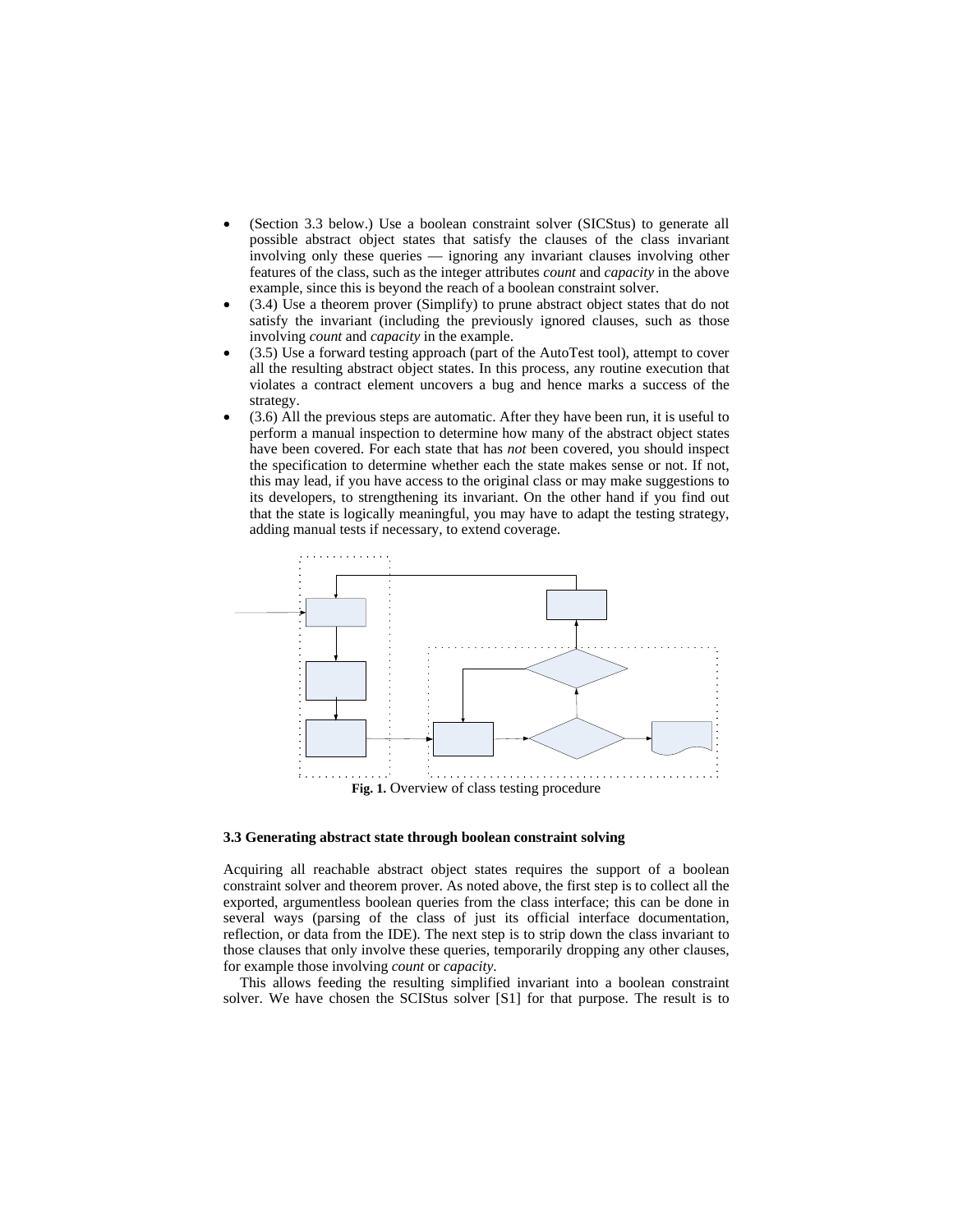obtain all possible abstract object states; in the simple example above we would get { <0, 1>, <1, 0>, <1, 1>}, with only two queries, *not\_empty* and *not\_full*. Note that  $\langle 0, 0 \rangle$  is not a member of that set since the constraint solver takes advantage of the invariant clause *not\_empty* **or** *not\_full* to remove it as inconsistent.

For an actual class, *FIXED\_LIST*, the number of applicable queries is 9, resulting in an abstract state space with 512 elements. Contraint solving reduces this number considerably, to 122.

#### **3.4 Pruning the state space through theorem proving**

The resulting abstract state space may still includes states that do not make sense. This is not the case in the simple *INT\_STACK* example, since the three states that survive the previous step are all reachable, but often happens in larger cases; for example, in the *FIXED\_LIST* class of EiffelBase, boolean constraint solving does not eliminate a state in which "**not** *before* **and not** *after* **and** *off*" holds.

To prune the state space from such spurious cases violating the invariant, the strategy next applies theorem proving. The theorem prover reintroduces the invariant clauses ignored by the previous step to reduce the state of the state space. The proof tool we use is **Simplify** [D1]. Adding this step is quite effective: for example, in the *FIXED\_LIST* case, it reduces the state space from 122 elements to 22.

#### **3.5 Forward testing**

The previous steps give us a set of abstract states that can be used as a criterion for test coverage according to the following definition:

> **Boolean query coverage**. A set of tests for a class satisfies *boolean query coverage* if and only if the execution of these tests can cover all the reachable abstract object states for that class.

This sets the stage for the testing effort: try to achieve boolean query coverage by covering as many as possible of the abstract object states determined through application of the preceding techniques.

For the testing effort we rely on AutoTest [C2], a "push-button" testing tool that uses contracts to perform automatic test generation and bug detection. AutoTest uses a *forward testing* [L4] process.

The forward testing process attempts to explore all abstract object states. The process first creates some objects via different creation procedures to generate the initial abstract object states. Starting from these initial abstract object states, it executes all exported routines in these abstract object states to explore more abstract states. It repeats this step until it either finds no new abstract object states or reaches a predefined threshold (of number of calls, or testing time). Listing 2 describes the procedure more precisely.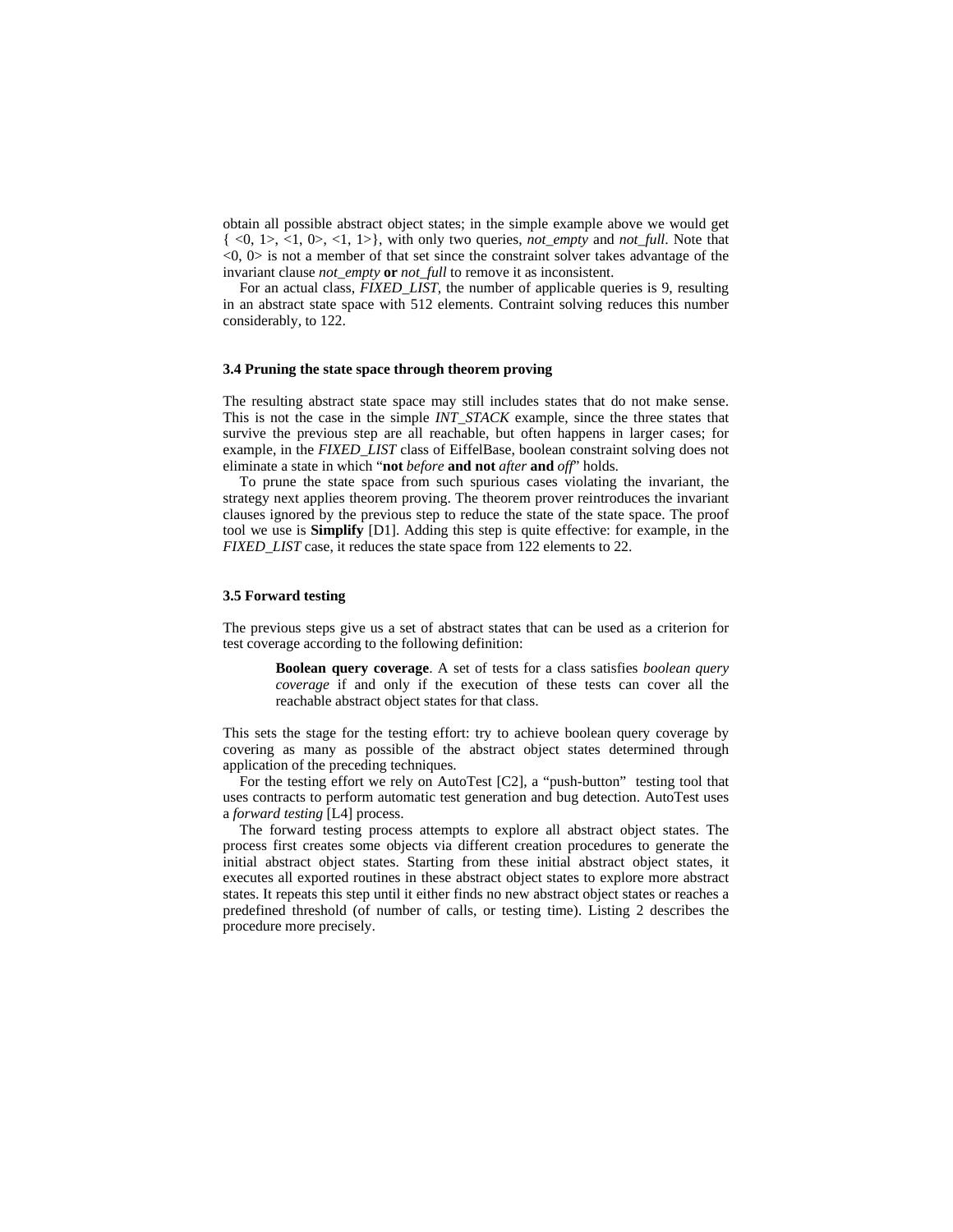Listing 2. Forward Testing



To formalize this process we may rely on the following notion (adapted from [L3]:

**Object state machine.** Consider a class C; let EC be its set of exported commands and S be the set of corresponding object states. The *object state machine* for C is defined by the subset  $I \subseteq S$  of initial object states (as produced by creation procedures) and the transition function t:  $S \times EC \rightarrow S$  describing the effect of C's commands.

We can talk of abstract or concrete object state machines, based on this definition, by choosing S to be the set of abstract or concrete states.

The class testing procedure records all exercised abstract object states and transitions. This means that developers can examine the result of a test campaign to determine if the class under testing exhibits unexpected behavior, or to assess the completeness of a test suite.

For INT\_STACK, the extracted abstract object state machine is as follows.

| Queries:<br>1. not_empty<br>2. not full |                        | Command set EC:<br>pop, push |         |  |
|-----------------------------------------|------------------------|------------------------------|---------|--|
|                                         | Transition function t: |                              |         |  |
| Set of states S:                        | $<$ 0, 1>              | pop                          | < 0, 1> |  |
| $\{<0, 1>, <1, 1>, <1, 0>\}$            | < 0, 1 >               | push                         | <1, 1>  |  |
|                                         | <1, 1>                 | pop                          | < 0, 1> |  |
| Initial states I:                       | <1, 1>                 | push                         | <1,0>   |  |
| < 0, 1>                                 | <1,0>                  | pop                          | <1, 1>  |  |
|                                         | <1.0>                  | push                         | <1,0>   |  |

# forward loc

do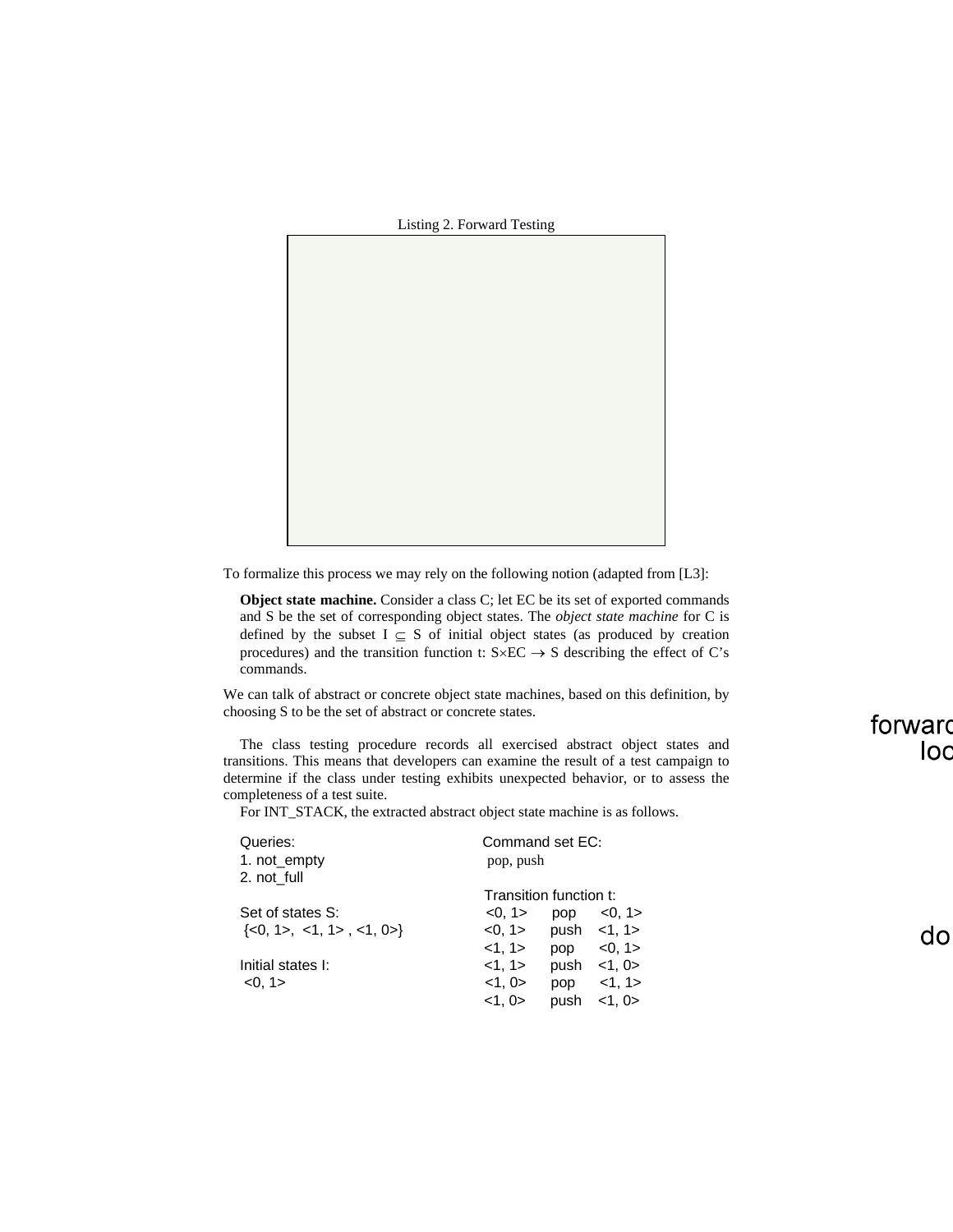Applying AutoTest's forward testing to class *INT\_STACK* will cover all reachable abstract object states. This may seem to be because of the simple nature of this academic example, but in fact a very encouraging result of our experiments is that AutoTest's automated strategy yields a very high initial coverage, 80% or higher, of the abstract object state space for all the actual (production) library classes we have tried. As described in the next section, we then perform a manual inspection of the results to examine uncovered states, and improve the invariants as a result of this inspection; in all of our experiments so far this has enabled us in the end to reach 100% state space coverage.

#### **3.6 Inspecting the specification**

At the end of the process it is useful to inspect the results, in particular to examine abstract state coverage. If an abstract state has not been covered, possible actions are:

- Add manual tests that will exercise the corresponding states. (AutoTest has the possibility of including manual tests along the automatically generated ones.)
- If it appears that the states are not possible, reinforce the class invariants to exclude them.

As noted earlier, our experiments so far have yielded excellent coverage of the abstract state. But as an example of the second case, we found that in class *FIXED\_LIST* 10 states, out of the 22 remaining from previous reductions of the abstract state space, seemed unreachable because a particular property relative to the query *prunable* seems to be missing. Adding the corresponding invariant clause achieves total coverage.

# **4. Experimental setup and study results**

#### **4.1 Choice of library**

To examine the Boolean Query Conjecture with the above strategy, we performed a number of tests of classes from the EiffelBase library. EiffelBase is particularly interesting in several respects:

- It is not an academic example but a production library, used  $-$  in its successive incarnations since its first version almost twenty years ago — in numerous applications, in particular, currently, in large, mission-critical systems handling (for example) billions of dollars of investments or large-scale missile simulations.
- In spite of this background it still (regrettably) has bugs.
- These bugs (fortunately) arise only in remote, uncommon cases, and are only found through systematic testing by AutoTest, which has taken EiffelBase as one of its primary experimental targets. Obviously, all EiffelBase bugs found so far by AutoTest, including the ones uncovered by present study, have now been corrected.
- EiffelBase is a showcase of object-oriented techniques and in particular makes extensive use of contracts.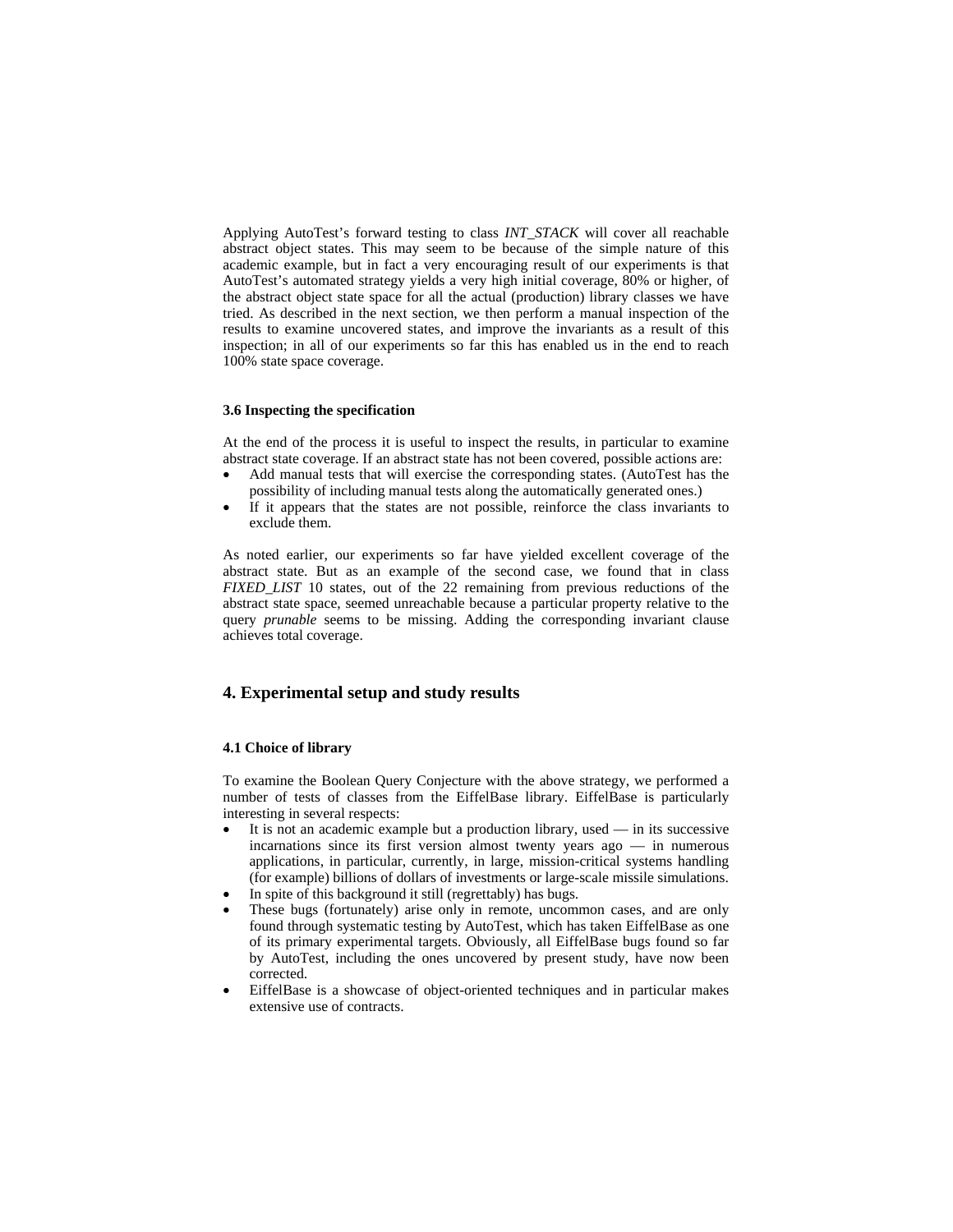#### **4.3 Choice of target classes**

For the present study, we used *INT\_STACK*, our toy example (for reference purposes), and four important classes of the EiffelBase library: *LINKED\_LIST*, *BINARY\_TREE , ARRAYED\_SET* and.

The size of these classes, in terms of number of routines (and ignoring attributes) is as follows:

- *LINKED\_LIST*: 93 routines.
- *BINARY\_TREE*: 99 routines.
- *ARRAYED\_SET*: 69 routines.
- *FIXED\_LIST*: 87 routines.

Of these, 27 come from the top-level class *ANY*, which is the only ancestor of the classes given. (All Eiffel classes inherit from *ANY*). AutoTest tests all routines, whether defined in the class itself or inherited. Indeed, as the classes given are pretty deep in the inheritance hierarchy, many of their routines are inherited.

#### **4.2 The testing environment**

The AutoTest tool, the centerpiece of our testing work and responsible for the forward testing step (3.5), is a push-button testing environment which takes care of both test case generation and test oracles. Test cases are generated by systematically calling all the routines of the selected classes and any classes on which they rely; test oracles (the mechanisms to determine whether a test is successful) are entirely provided by routine postconditions and invariants. More precisely:

- A precondition violation for a routine directly called by AutoTest indicates that the test is not interesting; AutoTest minimizes such occurrences through constraint solving and proof techniques as used in this article.
- If a routine gets executed (its precondition was satisfied), any violation of the class invariant, the routine's postcondition, or the precondition of another routine that it calls indicates a bug to be added to the output of the AutoTest run.

In the last case, AutoTest performs a *minimization* step that finds, if possible, a shorter sequence leading to the same incorrect result; this enables using the shorter sequence, and hence maximizing efficiency, for debugging, and for later regression testing.

AutoTest has a sophisticated testing architecture making it possible to perform a large number of such automatic routine executions, recovering if any of them fails, and presenting the test results in convenient HTML format. When detecting a bug a sequence of execution that leads to a violation of a postcondition or other contract element

Although primarily an automatic testing tool, AutoTest is also a general testing environment supporting the addition of manually selected test cases, and automating the testing process, in particular regression testing. AutoTest is being more closely integrated with the EiffelStudio environment so that in the future, for example, users will have the choice, when an execution fails, of having the faulty call sequence automatically integrated, after minimization, in the regression test suite.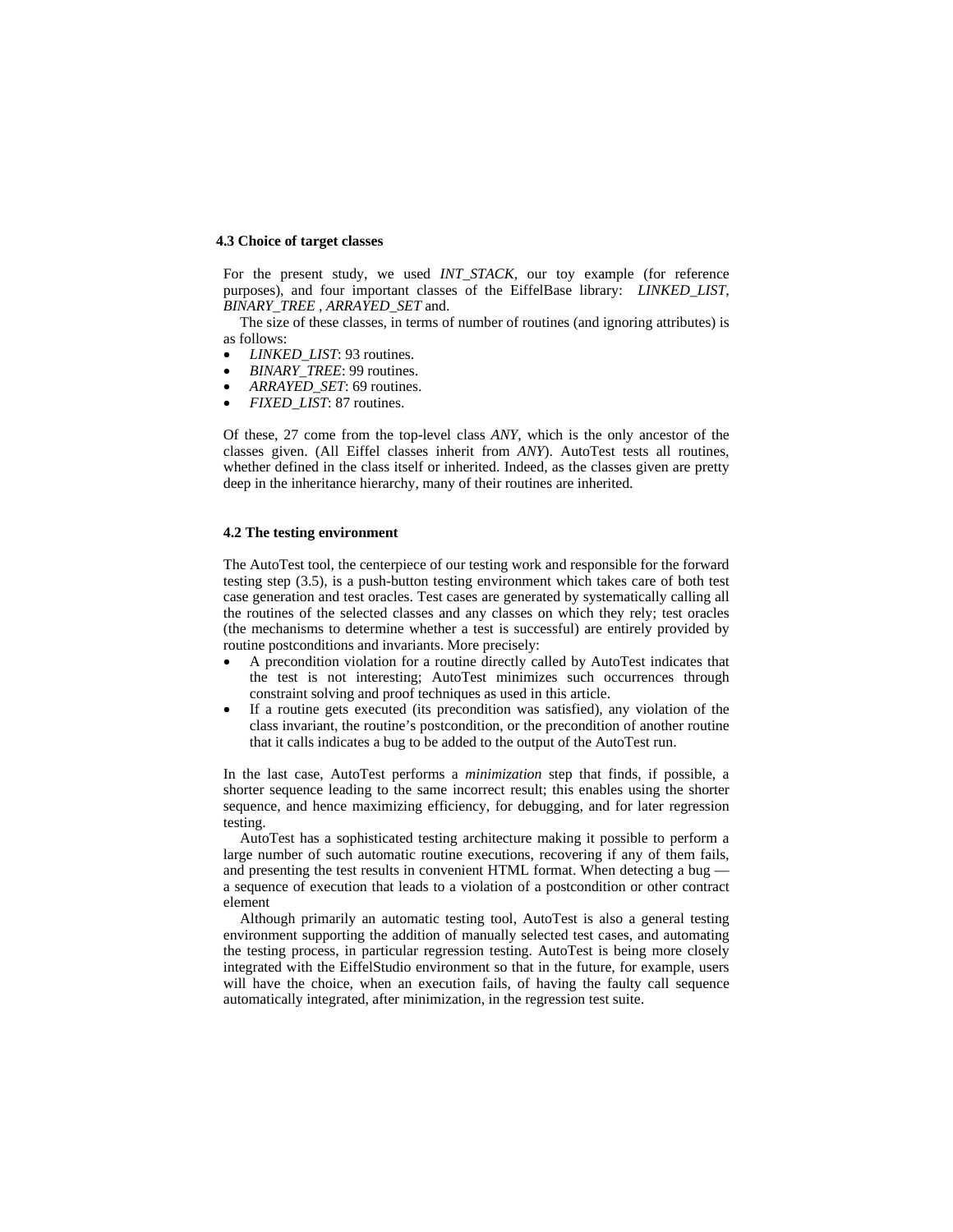#### **4.4 Study results**

We applied AutoTest to the result of performing the constraint solving and theorem proving steps described above on the selected classes. We also applied plain AutoTest, not taking advantage of these steps, to the same class, and compared the results for *number of bugs found* and *routine coverage* (the number of routines exercised). The following table shows the results.

| <b>Tested Class</b> | <b>Random Testing</b> |             | <b>Boolean Query</b> |             |
|---------------------|-----------------------|-------------|----------------------|-------------|
|                     |                       |             | Coverage             |             |
|                     | Routine               | <b>Bugs</b> | Routine              | <b>Bugs</b> |
|                     | Coverage              | Found       | Coverage             | Found       |
| <b>INT STACK</b>    | $33\%$ (1/3)          |             | $100\%$ (3/3)        |             |
| <b>LINKED LIST</b>  | 85% (79/93)           |             | 99% (92/93)          |             |
| <b>BINARY TREE</b>  | 88% (87/99)           |             | 100% (99/99)         | 11          |
| <b>ARRAYED SET</b>  | 84% (58/69)           |             | 100% (69/69)         | 6           |
| <b>FIXED LIST</b>   | 93% (81/87)           | 12          | 99% (86/87)          | 12          |

**Table 1.** Comparison of Forward Testing with Random Testing

# **4.5 Evaluation**

The number of classes to which we have applied the strategy is still too small to warrant statistically significant conclusions, but the number of bugs found thanks to the strategy is remarkable on the current examples: doubling in two cases, and, in another, going from 1 to 7.

We do not yet have figures taking timing costs into account. Clearly, performing the extra steps of constraint solving and proof adds time to the overall testing process. While this time has been small in the experiments we have performed so far, we need more precise measurements of the overhead before making any final assessment of the approach.

At this point, however, this limitation is not critical for us. "Time to first bug", while relevant to other test work, is not our primary concern. We are studying production-grade software; any bug identified is a major result and, as long as the time to find it is reasonable, it does not really matter whether it is 30 seconds or 10 minutes — especially since the procedure to find it is (apart from the optional manual steps that can be added as described in 3.6) entirely automatic, so that we can make machines, rather than human testers, do the work for us.

In this respect the techniques described here have already proved their worth by enabling us to detect and correct heretofore unsuspected bugs, and hence improve the reliability of real software systems.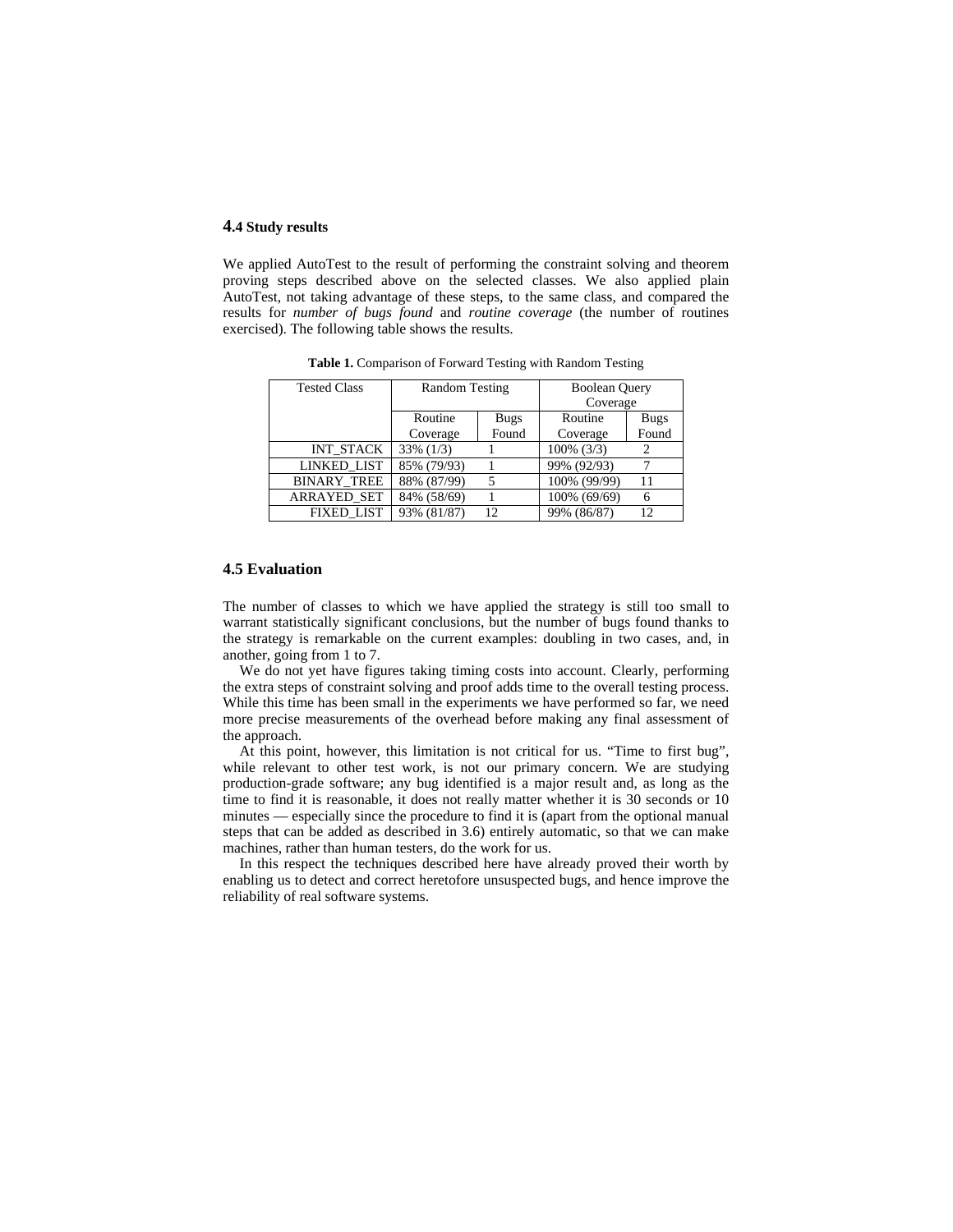# **5 Related Work**

The following work is relevant to the discussion of the testing strategy presented in this paper.

#### **5.1 Construction of Abstract States**

Queries and boolean predicates have been used to generalize concrete states [B2, X1, Y1]. Xie et al. gave a black-box abstraction method that uses public observers that return non-void values to generalize concrete object state machine into observable object state machine and infer this abstract machine through unit testing [X1]. This approach cannot bound concrete object states to a finite abstract object states, as a result, cannot achieve abstract state coverage in testing. Ball et al. presented a white-box boolean predicate abstraction approach that uses all predicates appearing in program to generalize concrete program states into a set of abstract program states, and gave the upper bound and lower bound of these abstract states. This approach cannot infer all abstract states of a program that satisfy its specification since it is a white-box method. Therefore, it cannot statically decide the exact bound of satisfiable abstract states. Yorsh et al. make use of the boolean predicate abstraction approach to find a proof for a program rather than detecting real errors.

Our object state abstraction approach is a black-box method and uses contracts and proof techniques to infer all abstract object states that satisfy class contracts. This abstraction process is independent of testing and can be done statically. Moreover, it also provides a way to inspect class contracts. Because our abstraction approach maps concrete object states to finite reachable abstract states, we can direct our class testing procedure to completely explore these states.

#### **5.2 Black-Box Test Coverage Criteria**

Category-Partition (CP) [O1] is a common black-box test strategy. Each category defines a major property of the parameter or condition of a function/routine and partitioned into a series of distinct choices. A set of choices from all the categories is combined into a test frame, where each category contributes with, at most, one choice. These test frames are templates used to derive test cases. To apply CP, we need to consider the approach to combining choices. There are three combing approaches: *all combination*, *base choice* and *each choice*, where *all combination* derives all combinations of choices as test frame. Hence *all combination* partitions the whole input domain and is the most expensive and effective combining approach. boolean query coverage is essentially a Category-Partition strategy used for generating object states. This strategy takes every boolean query as a category and defines all possible combinations among the values of these boolean queries. Therefore, it partitions the whole object sate space and is a most effective CP strategy for generating object states.

Because of the easiness of automation, random testing [D2, H2, H3] is practically widely adopted black-box test strategy. The studies in [D2, H2] show that random testing could be more cost-effective than partition testing (assuming that its cost is lower than that of partition testing) with respect to the probability of detecting at least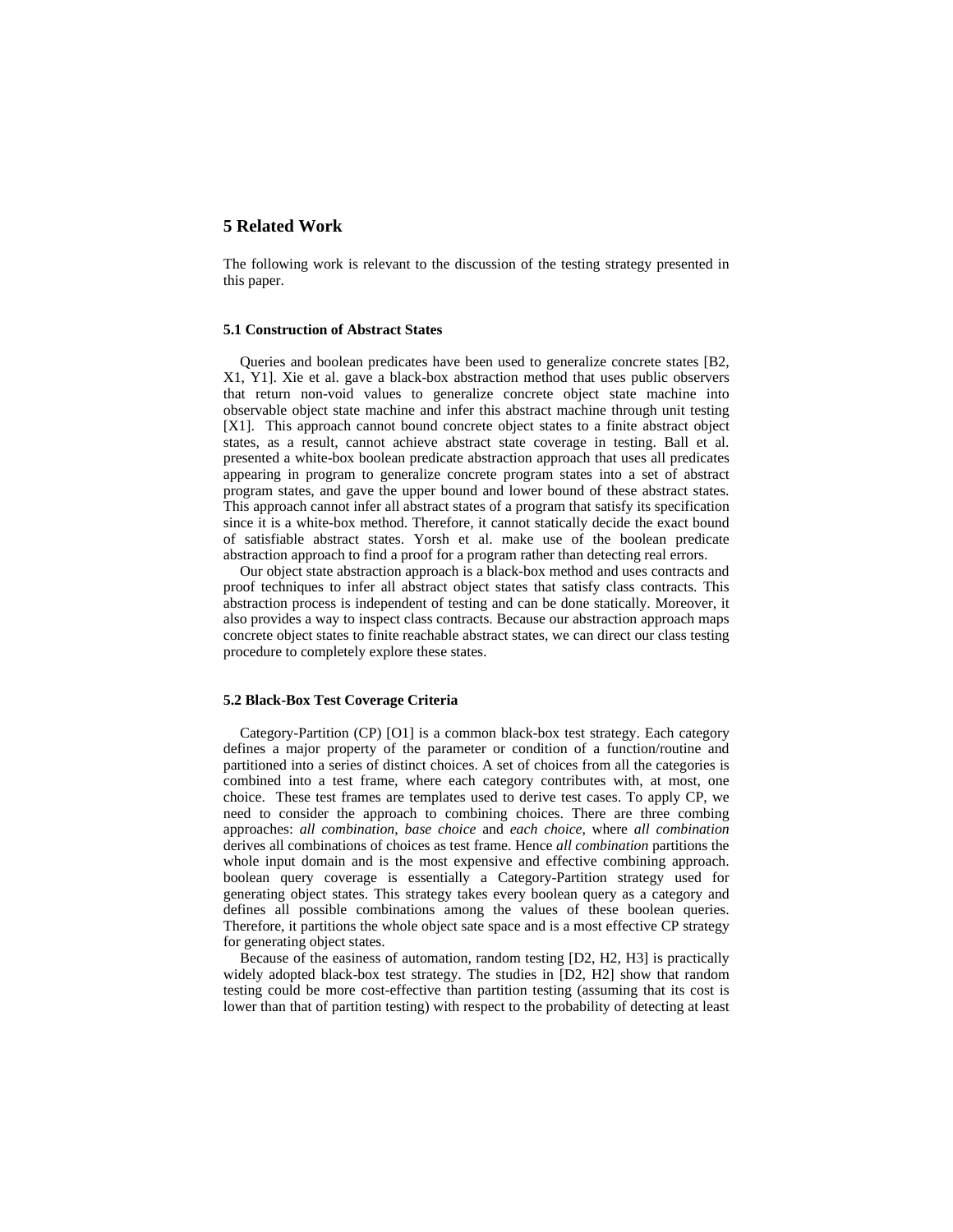one failure. Comparing to random testing, boolean query coverage can also be implemented automatically and detects more object state related bugs.

#### **5.3 Test Case Generation and Automatic Testing**

To cover all reachable abstract object state space, we mainly use the forward testing and complement this process with random testing and manual testing. All of these testing strategies have been implemented in Eiffel automatic unit testing tool AutoTest.

Automatic class testing is more practical when class specification are embedded into the program as formal or semi-formal contracts. TestEra[M4] is a contract-based software test tool targeting Java source code and specification written in Alloy [J1] (a structural modeling language based on first-order logic). Due to the impedance mismatch between the specification and the implementation language the testing process is not fully automatic and there is a higher barrier for the developer to provide the specification since he has to learn a new language. This automatic testing tool does not adopt object state abstraction approach, while uses model checking technique to generate the test inputs that satisfy a function's precondition.

The Korat tool [B3] uses a function's precondition on its input to automatically generate all (nonisomorphic) test cases up to a given small size. Korat constructs test cases by setting the field values directly not by invoking routines as done in our forward testing strategy.

Another tool, Check'n'Crash [C1], does not use specifications but uses an external static verifier (ESC/Java2) to calculate a precondition to describe the conditions that might result in a failure. It then uses a constraint solver to generate instances that satisfy this precondition. Since their approach assumes no specifications, they use a heuristic to filter expected failures from unexpected ones.

AutoTest [C2] implements fully automatic class testing based on contracts. Without intervention from a user, AutoTest generates tests, executes tests and verifies test results. This testing tool is configurable. Testers can configure the testing strategies (random, forward and manual), then AutoTest can execute these selected testing strategies automatically.

Our testing procedure includes two fully automatic testing processes. The first is using forward testing to explore most abstract object states. If there are some abstract object states that cannot be covered then tester complement some test cases encoded in manual test case form and execute AutoTest to cover all abstract object states and construct abstract object state machine. The second is an automatic test oracle that uses contracts embedded in the class under test.

# **6. Future Work**

The results presented here are particularly promising but require further work, in particular:

• Application to many more example classes. Potentially we should process all EiffelBase classes.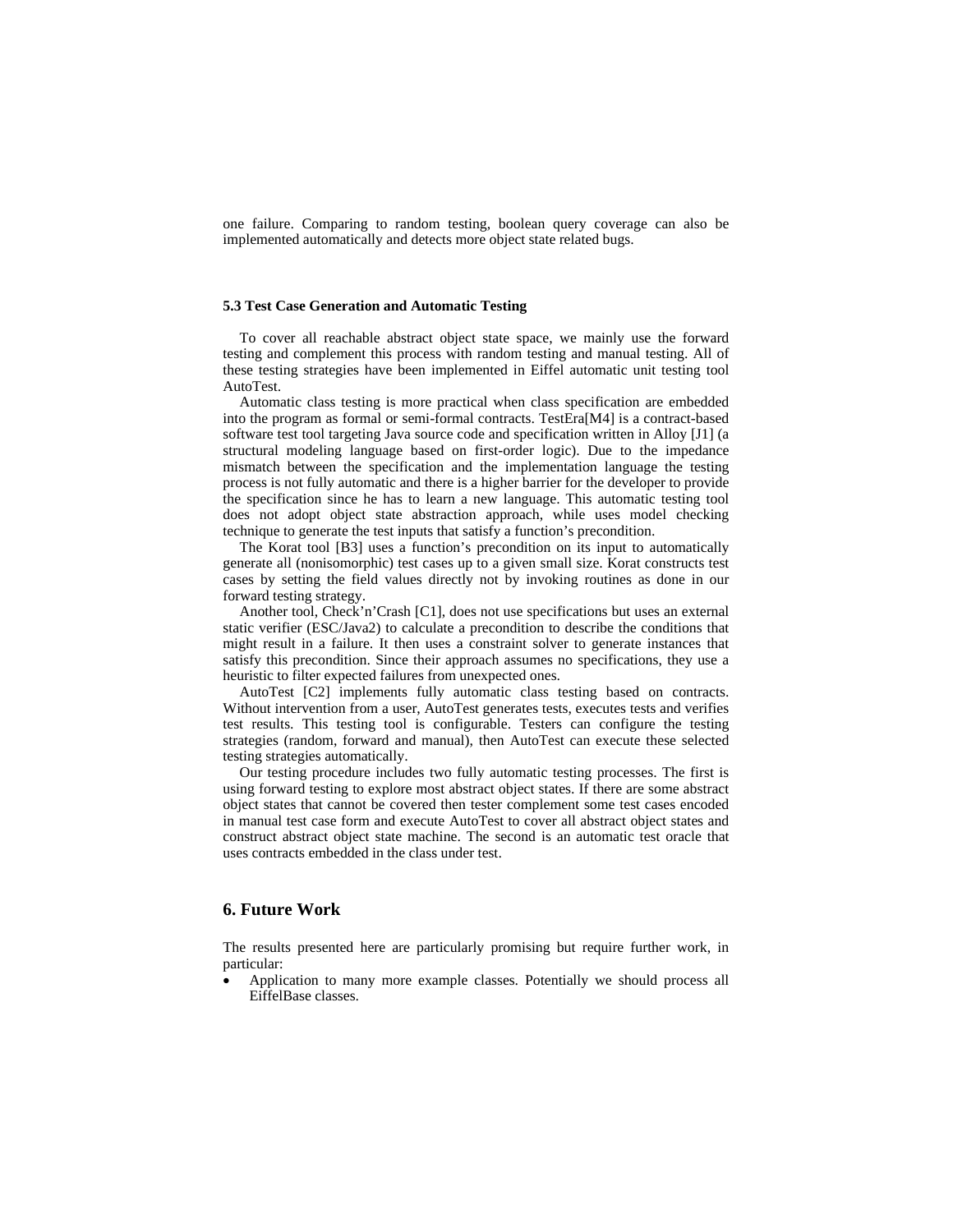- Application to software that is more representative of user programs: EiffelBase is a general-purpose library, but we must also apply the approach to typical commercial software in various application areas.
- Closer evaluation of the results, in particular with respect to the time needed to find bugs (for the whole strategy, including testing but also the preparatory stages of constraint solving and proof), not just the number of bugs eventually found.
- Integration of the techniques, to the extent that will appear justified, in the AutoTest framework, so that it can take advantage of the best combination of various software reliability techniques, from constraint solving and model checking to proofs as well as tests.

### **Acknowledgements**

We thank Joseph N. Ruskiewicz for his help with Simplify and constructive comments. We also thank Stephanie Balzer, Andreas Leitner, Ilinca Ciupa and Manuel Oriol for their feedback and many invaluable technical discussions. We also thank Eric Bezault for providing Gobo Eiffel which served us as a great platform to build our tools on.

#### **References**

- [B1] M. Barnettl, K. Rustan, M. Leinol, W. Schultel, The Spec# programming system: An overview, in: M. H. Gilles Barthe, J.-L. Lanet, T. Muntean (Eds.), Construction and Analysis of Saft, Secure, and Interoperable Smart Devices: International Workshop, CASSIS 2004, Springer Berlin / Heidelberg, Marseille, France, 2004.
- [B2] T. Ball, A theory of predicate-complete test coverage and generation, in: 3rd International Symposium on Formal Methods for Components and Objects, 2004, pp. 1-22.
- [B3] C. Boyapati, S. Khurshid, D. Marinov, Korat: Automated testing based on Java predicates, in: Proceedings of the ACM SIGSOFT International Symposium on Software Testing and Analysis (ISSTA'02), ACM Press, 2002, pp. 123-133.
- [C1] C. Csallner, Y. Smaragdakis, Check 'n' crash: combining static checking and testing, in: ICSE'05: Proceedings of the 27th international conference on Software Engineering, ACM Press, New York, NY, USA, 2005, pp. 422-431.
- [C2] I. Ciupa, A. Leitner, Automatic testing based on design by contract, in: Proceedings of Net.ObjectDays 2005 (6th Annual International Conference on Object-Oriented and Internet-based Technologies, Concepts and Applications for a Networked World), 2005, pp. 545-557.
- [D1] D. Detlefs, G. Nelson, and J. B. Saxe, Simplify: A theorem prover for program checking. Technical Report HPL-2003-148, HP Labs, 2003.
- http://research.compaq.com/SRC/esc/Simplify.html.
- [D2] J. Duran and S. Ntafos, An evaluation of random testing, IEEE Transactions on Software Engineering, , July 1984, SE-10:438 – 444.
- [H1] A. Hamie, Towards verifying Java realization of OCL-constrained design models using JML, in: Proceedings of 6th IASTED International Conference on Software Engineering and Applications, ACTA Press, MIT, Cambridge, MA, USA, 2002.
- [H2] D. Hamlet and R. Taylor, Partition testing does not inspire confidence, IEEE Transac tions on Software Engineering, December 1990, 16 (12):1402–1411.
- [H3] R. Hamlet, Random testing, in: J. Marciniak, editor, Encyclopedia of Software Engineering, Wiley, 1994, pp. 970-978.